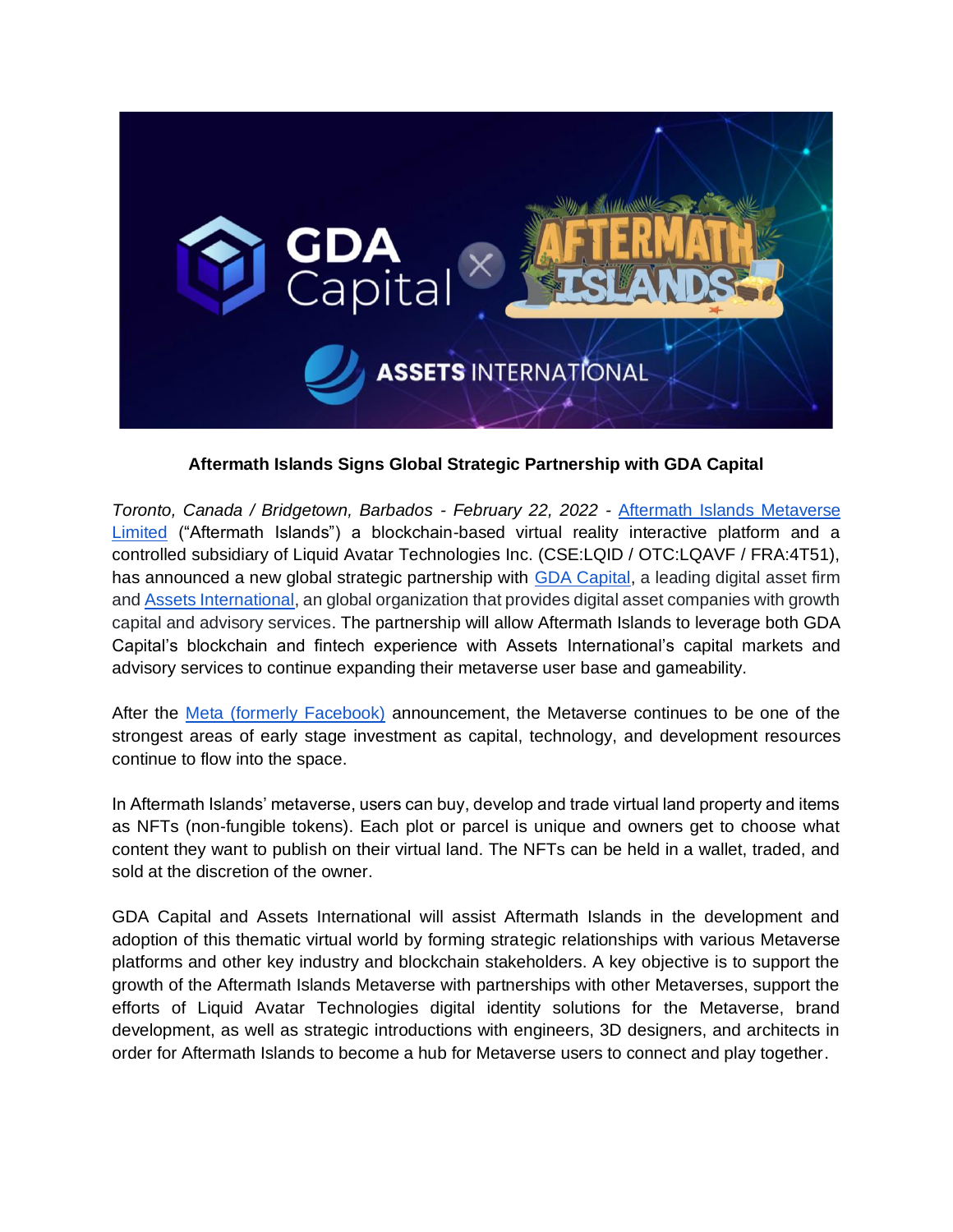Founder at GDA Capital, Michael Gord, said: "Aftermath Islands is taking a different approach to Metaverse adoption and introducing brands, companies and service providers into these virtual worlds as a way to strengthen relationships and create unique user experiences. We are excited to work with Aftermath Island as a pioneering platform that will create value both in and out of the Metaverse."

CEO at Liquid Avatar Technologies, Managing Director Oasis Digital Studios Limited and Aftermath Islands Metaverse Limited, **David Lucatch,** said: "*The Aftermath Islands Metaverse is designed to be a virtual environment, where everyone can work, learn, play, game, entertain and earn. Aftermath Islands is positioned to support good actors, privacy and fair play and will provide our users, brands and partners with experiences where they can step into a truly new environment while engaging in value based virtual activities that can be achored to the offline, real-world. We're excited to bring this idea to life with the help of GDA."*

# **About GDA Capital**

GDA Capital is a vertically integrated financial technology firm that helps institutional investors and businesses connect and interact with new, bleeding edge technologies such as blockchain, cryptocurrencies, fintech, gaming, music, entertainment, P2E, NFTs, digital art, digital real estate, and more. For more information please visit:<https://gda.capital/>

# **About Assets International**

Assets International provides digital asset companies with access to growth capital, as well as advisory services that help stakeholders navigate the digital asset landscape. Assets International specializes in digital asset issuances, public offerings, exchange listings, mergers & acquisitions and incubating early stage technology. For more information please visit: <https://assets.international/>

# **About Aftermath Islands Metaverse Limited – [www.aftermathislands.com](https://aftermathislands.com/)**

Aftermath Islands Metaverse Limited is a Barbados corporation which is 50% owned and controlled by Oasis Digital Studios Limited, a wholly owned subsidiary of Liquid Avatar Technologies Inc.

Aftermath Islands as first described in the initial whitepaper published in 2017 and then subsequently updated, was based on the premise of a water-world with islands that represented destinations in a global virtual game. Since then, the Aftermath Islands metaverse has evolved and now represents exciting themed based islands, communities, and estates where players can experience a wide range of adventures and opportunities.

In Aftermath Islands' virtual world, users can buy, develop, trade, and sell Virtual Land (VL), property and assets, like buildings, crafted items, transport, and other items all through NFTs, a non-fungible token that represents the ownership of virtual and other assets. Each plot or parcel of VL is unique and owners get to choose what content they want to publish on their VL. This can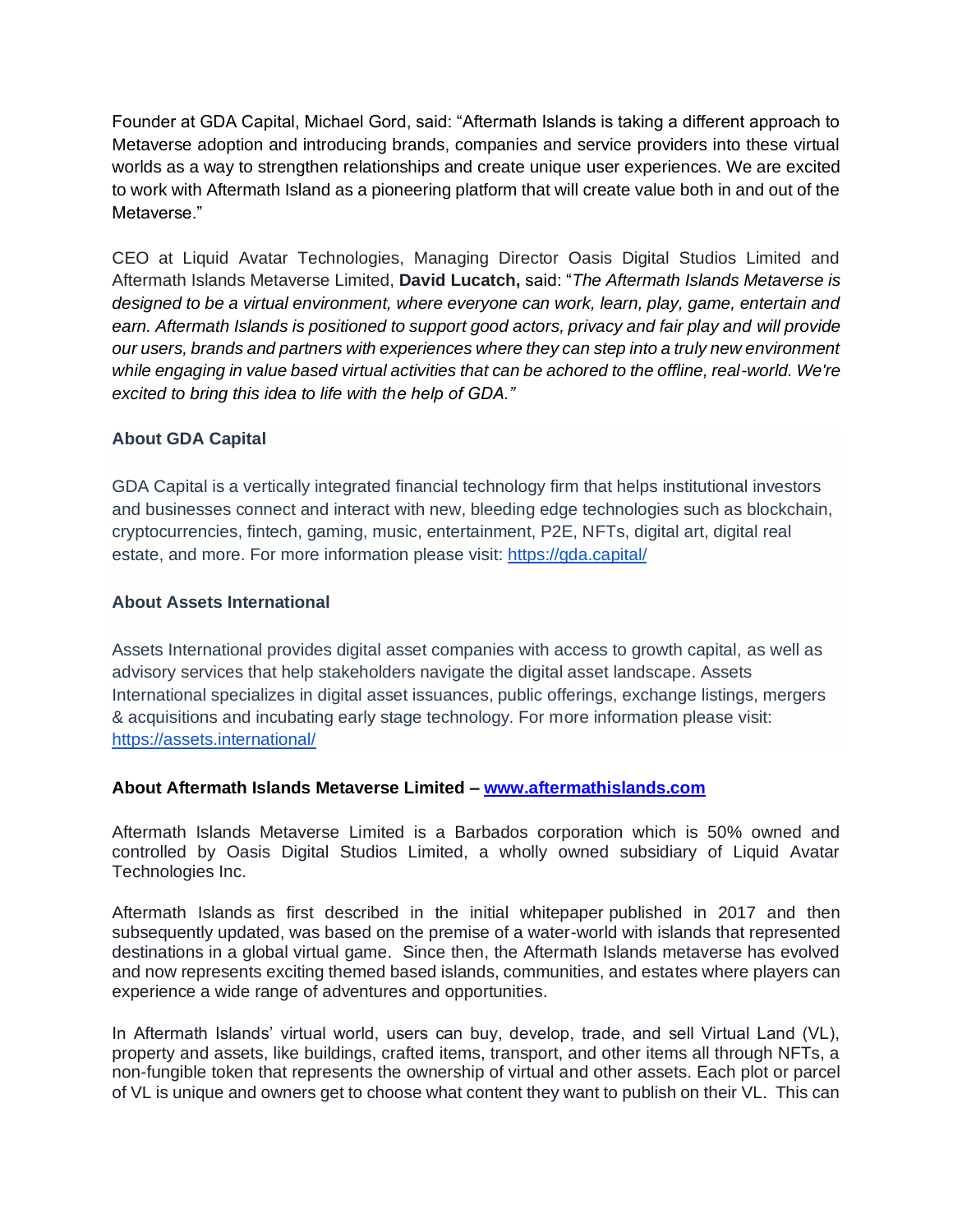range from simple scenery and structures to an interactive game, store, warehouse, dwelling, facility, or destination. Users can purchase VL as well as all other goods and services in Aftermath Islands with CREDITS, the current code name for in-game currency, fiat and other authorized currencies, coins, and tokens.

Account holders can also participate in Aftermath Islands' upcoming *FREE* Play to Earn game, *The Lost Kingdom of T'Sara* where players can prove work, stake and complete task-based adventures to earn utility tokens, resources, rare drops and more.

Aftermath Islands is a shared virtual world, much like the Metaverse described by author Ernest Cline in his science-fiction novels *Ready Player One and Ready Player Two*. Expected to launch mid-2022, Aftermath Islands will allow users to connect and interact with each other, create content, craft, participate in activities and quests and play games. Aftermath Islands will have a virtual economy where users can engage in a myriad of in-world economic transactions as well as monetize the content, items, quests, and applications they build.

For more information about Aftermath Islands, please visit [www.aftermathislands.com](https://aftermathislands.com/)

### **About Oasis Digital Studios Limited – [www.oasisdigitalstudios.com](https://oasisdigitalstudios.com/)**

Oasis Digital Studios Limited ("Oasis") brings together leading individuals and organizations in blockchain technology, computer graphics, augmented reality, entertainment, art, sports, gaming, music, media, comic book, memorabilia, and pop culture arenas to support the fast-paced and growing digital collectible and NFT marketplace. The Oasis business model is to create storytelling, experiential and collectible partnerships with artists, sports personalities, talent, brands, and commercial enterprises to create digital offerings and digital / physical product programs via digital collectibles and NFTs.

Oasis uses multimedia, cinematics, animations, and other techniques to create unique products together with the latest Augmented Reality and virtual technologies to tell the Artist and Talent stories providing immersive experiences for Digital Collectibles and NFTs.

# **About Liquid Avatar Technologies Inc. – [www.liquidavatartechnologies.com](http://www.liquidavatartechnologies.com/)**

Liquid Avatar Technologies Inc. focuses on the verification, management and monetization of Self Sovereign Identity, empowering users to control and benefit from the use of their online identity.

The Liquid Avatar Mobile App, available in the Apple App Store and Google Play is a verified Self Sovereign Identity platform that empowers users to create high quality digital icons representing their online personas. These icons allow users to manage and control their digital identity and Verifiable Access and Identity Credentials, and to use Liquid Avatars to share public and permission based private data when they want and with whom they want.

The Liquid Avatar Verifiable Credentials Ecosystem (LAVCE) has been developed to support all participants in a digital credential ecosystem, including the Holder, Issuer and Verifier, using stateof-the-art blockchain and open standards technologies initially as a node on the Indicio Network. The Company is a voting and steering committee member of the Trust over IP Foundation, founding and steering committee member of Cardea, a Linux Foundation Public Health project, member of the Good Health Pass collaborative, DIACC, the Covid Credentials Initiative ("CCI"), The Linux Foundation and a founding member of the Lumedic Exchange.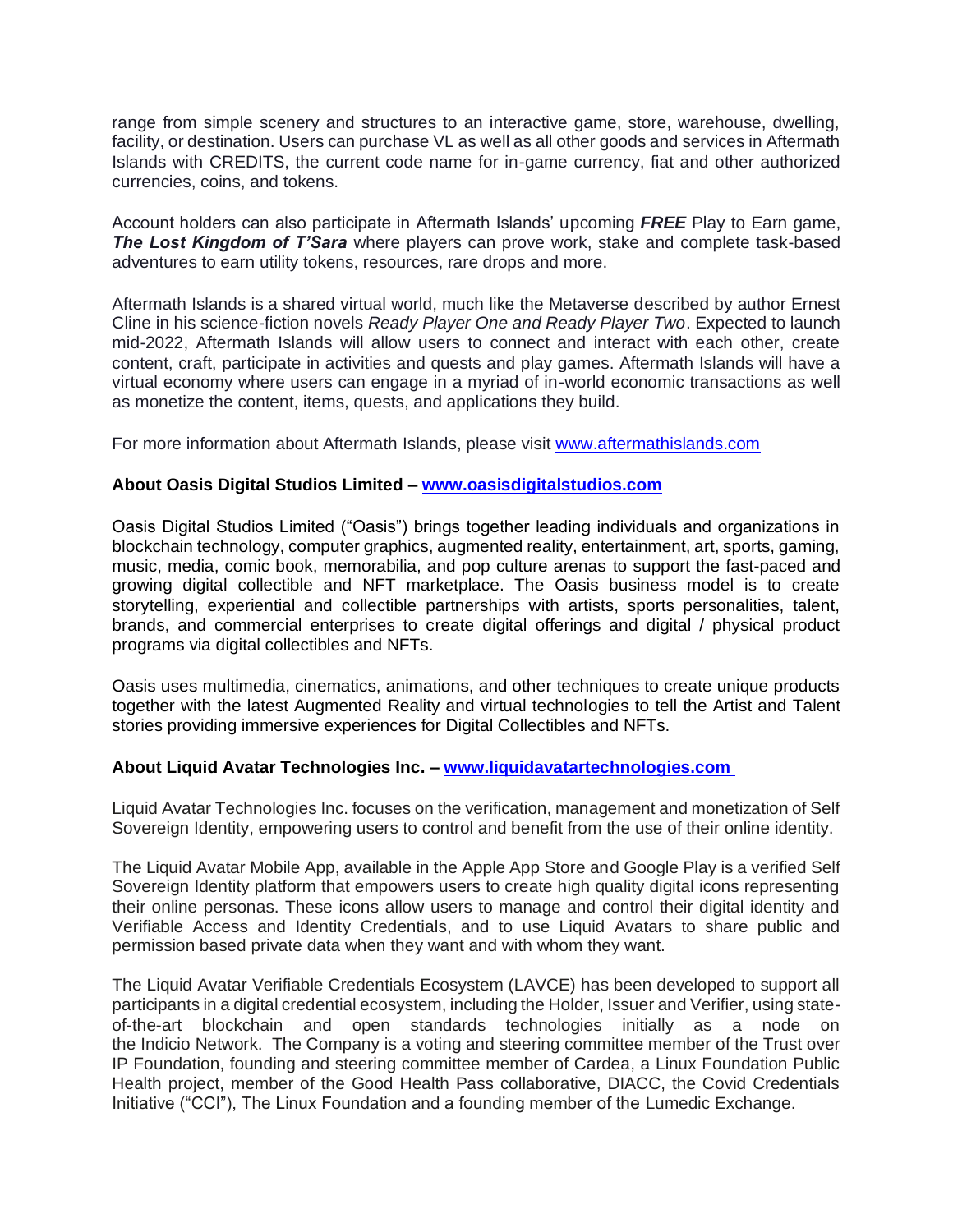The Company has a suite of early-stage revenue generating programs that support the Liquid Avatar Mobile App program, including KABN KASH, a cash back and reward program that has over 500 leading online merchants and is working to release its own branded network payment card.

The Company's subsidiary, [Oasis Digital Studios,](https://oasisdigitalstudios.com/) is a creative and development agency that supports a wide range of artists, talent, and enterprises with Non-Fungible Token (NFT) solutions and has acquired 50% and control of the [Aftermath Islands](http://www.aftermathislands.com/) Metaverse program.

Liquid Avatar Technologies Inc. is publicly listed on the Canadian Securities Exchange (CSE) under the symbol "LQID" (CSE:LQID).

The Company also trades in the United States, on the OTCQB under the symbol "LQAVF" and in Frankfurt under the symbol "4T51".

If you have not already joined our mailing list and would like to receive updates on Liquid Avatar Technologies Inc., please [click here](https://hello.liquidavatar.com/liquid-avatar-updates) to join!

For more information, please visit [www.liquidavatartechnologies.com](http://www.liquidavatartechnologies.com/)

**For further information, please contact:** David Lucatch Chief Executive Officer 647-725-7742 Ext. 701 [ir@liquidavatar.com](mailto:ir@liquidavatar.com)

**US and Canadian Media Contact**: Nicole Rodrigues NRPR Group [nicole@nrprgroup.com](mailto:nicole@nrprgroup.com) 

*The CSE has not reviewed and does not accept responsibility for the adequacy or accuracy of this release.*

*All websites referred to are expressly not incorporated by reference into this press release.*

#### **Forward-Looking Information and Statements**

This press release contains certain "forward-looking information" within the meaning of applicable Canadian securities legislation and may also contain statements that may constitute "forward-looking statements" within the meaning of the safe harbor provisions of the United States Private Securities Litigation Reform Act of 1995. Such forward-looking information and forward-looking statements are not representative of historical facts or information or current condition, but instead represent only the Company's beliefs regarding future events, plans or objectives, many of which, by their nature, are inherently uncertain and outside of the Company's control. Generally, such forward-looking information or forward-looking statements can be identified by the use of forward-looking terminology such as "plans", "expects" or "does not expect", "is expected", "budget", "scheduled", "estimates", "forecasts", "intends", "anticipates" or "does not anticipate", or